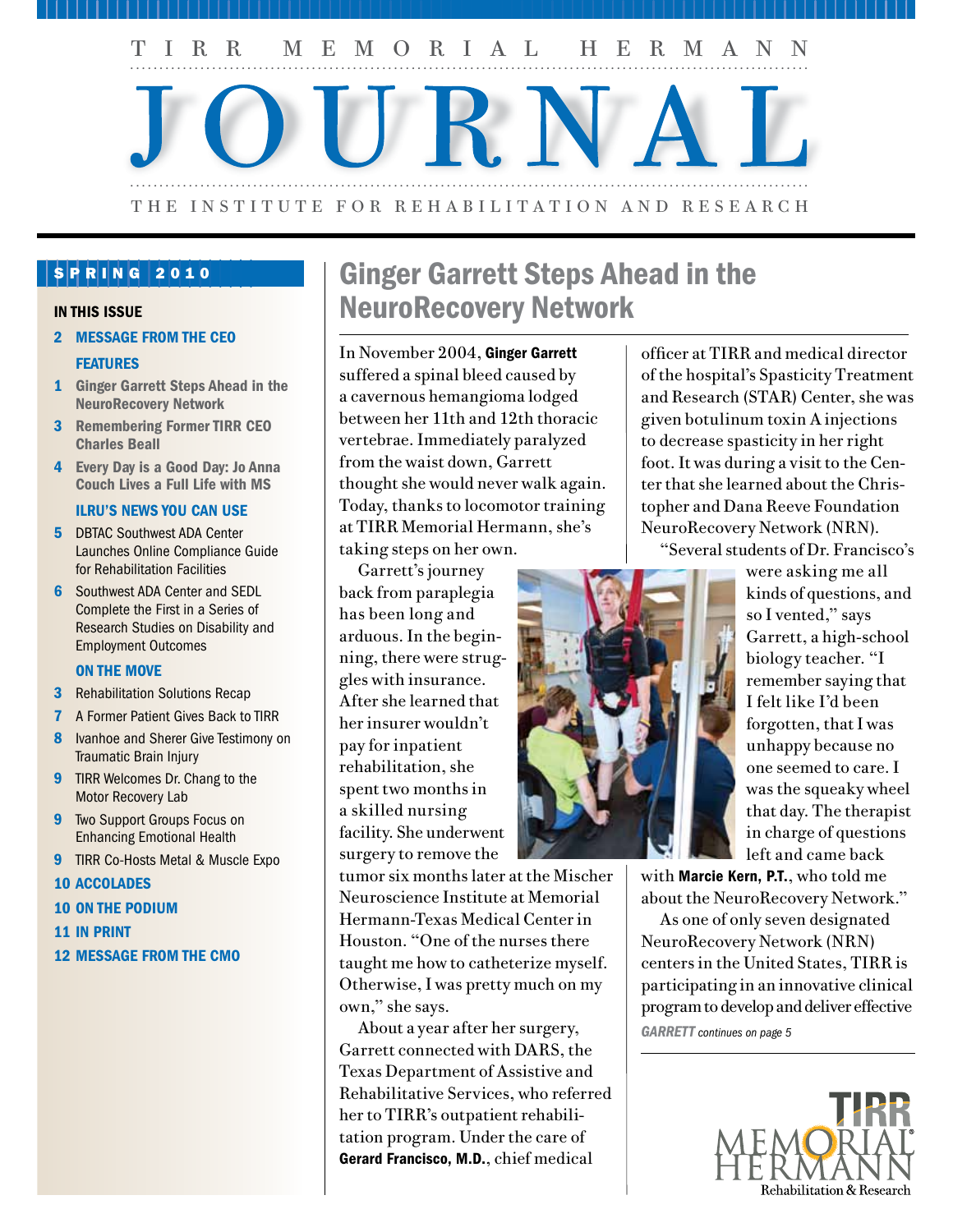#### FEATURED IN THIS ISSUE

Jennifer Amonette, P.T. *Staff Therapist at Kirby Glen*

Kimberly Atkinson, P.T., N.C.S. *Center Coordinator for Clinical Education Program Director, Neurologic Physical Therapy Residency Program* Corwin Boake, Ph.D.

*Neuropsychologist* 

Jennifer Brauer, O.T.R., O.T.D. *Occupational Therapist on the Brain Injury Team*

Jeffrey Berliner, M.D. *Attending Physician Assistant Professor of PM&R, The University of Texas Medical School at Houston*

Shuo-Hsiu "James" Chang, P.T., Ph.D. *Research Associate, Motor Recovery Laboratory* 

Lourdes Cuellar, M.S., R.Ph. *Director of Pharmacy and Clinical Support Services at TIRR*

Teresa Del Castillo, L.C.S.W., L.M.F.T., M.B.A. *Licensed Clinical Social Worker in the Physician and Specialty Clinic* 

William H. Donovan, M.D. *Interim Medical Adviser of the TIRR Spinal Cord Core Groups and Director of the Spinal Cord Fellowship*

Gerard E. Francisco, M.D. *Chief Medical Officer* 

*Chair and Clinical Professor of the Department of PM&R, The University of Texas Medical School at Houston*

Lex Frieden *Senior Vice President Director, Independent Living Research Utilization Professor of Health Informatics at The University of Texas Health Science Center at Houston*

Martin Grabois, M.D. *Vice President for Policy Professor and Chair of the Department of PM&R, Baylor College of Medicine*

Julie Jennings, P.T., N.C.S. *Rehab Manager Program Manager for the Spinal Cord Injury and Amputee Program*

Carl Josehart *TIRR CEO*

Cindy B. Ivanhoe, M.D.

*Attending Physician in the Brain Injury and Stroke Program Associate Professor of PM&R, Baylor College of Medicine Adjunct Associate Professor of PM&R, The University of Texas Medical School at Houston*

Marcie Kern, P.T. *NeuroRecovery Network Clinical Supervisor* 

Sheng Li, M.D., Ph.D. *Resident, Physical Medicine and Rehabilitation/Clinical Investigator Pathway, The University of Texas Medical School at Houston*

Joni McGhee, O.T./L. *Seating and mobility specialist* 

Danielle H. Melton, M.D. *Director, Amputee Program Clinical Assistant Professor of PM&R, The University of Texas Medical School at Houston*

Angelle Sander, Ph.D. *Director of the Brain Injury Research Center (BIRC) Associate Professor of PM&R, Baylor College of Medicine*

Monika Shah, D.O. *Director, Brain Injury and Stroke Program Assistant Professor of PM&R, Baylor College of Medicine Adjunct Assistant Professor of PM&R, The University of Texas Medical School at Houston*

Mark Sherer, Ph.D. *Senior Scientist and Director of Research and Director of Neuropsychology* 

*Clinical Professor of PM&R, Baylor College of Medicine* Christine Wiegman, L.C.S.W.

*Social Worker with Project Victory* 

Wendy Wilkinson, J.D. *Director of the DBTAC Southwest ADA Center, Independent Living Research Utilization*

Nuray Yozbatiran, Ph.D. *Research Scientist, Department of PM&R, The University of Texas Medical School at Houston*

At TIRR Memorial Hermann, we remain focused on our mission of creating a comprehensive medical home for people with rehabilitation needs.

That means continuing to integrate research into our daily practice to support patients like Ginger Garrett,



who participates in our NeuroRecovery Network program, and Jo Anna Couch, who benefits from the services we provide through our Spasticity

*Carl E. Josehart, CEO*

Treatment and Research Center (STAR). The patient stories in this issue demonstrate the depth of our commitment to helping people move beyond their disabilities to return to productive lives in the community and the rewards we gain by sharing

in that process. They also tell stories of motivation and courage in the face of adversity.

To our patients, change means progress toward recovering a life interrupted by disability. To our staff and affiliated physicians, change offers new opportunities to innovate, adapt and improve the care and services we provide. As healthcare evolves, our goal is to stay one step ahead by working to ensure that we have the resources we need to provide exceptional care at the bedside and through our outpatient programs. We're committed to achieving that goal, without forgetting the importance of innovation, inspiration and celebration of our patients' recoveries.

Carl E. Josehart *Chief Executive Officer TIRR Memorial Hermann*

**MESSAGE FROM THE CEO** *TIRR Memorial Hermann Journal* is published *TIRR Memorial Hermann Journal* is published four times a year by TIRR Memorial Hermann. four times a year by TIRR Memorial Hermann. Please direct your comments or suggestions to Editor, *TIRR Memorial Hermann Journal*, TIRR Memorial Hermann, 1333 Moursund, Houston, TX 77030, 713.797.5946.

> Carl E. Josehart, CEO Gerard Francisco, M.D., Chief Medical Officer Mary Ann Euliarte, R.N., Chief Nursing Officer /Chief Operations Officer Mark Sherer, Ph.D. Director of Research

Editorial Staff Kate Eller, Editor Susan Thomas, TIRR Marketing Karen Kephart, Writer Steve Stanley, Designer

Material in this publication may not be reproduced in whole or part without permission from TIRR Memorial Hermann.

#### Spring 2010

*Join our team at U.S.News & World Report's No. 4 rehabilitation and research hospital. For employment opportunities visit memorialhermann.org.*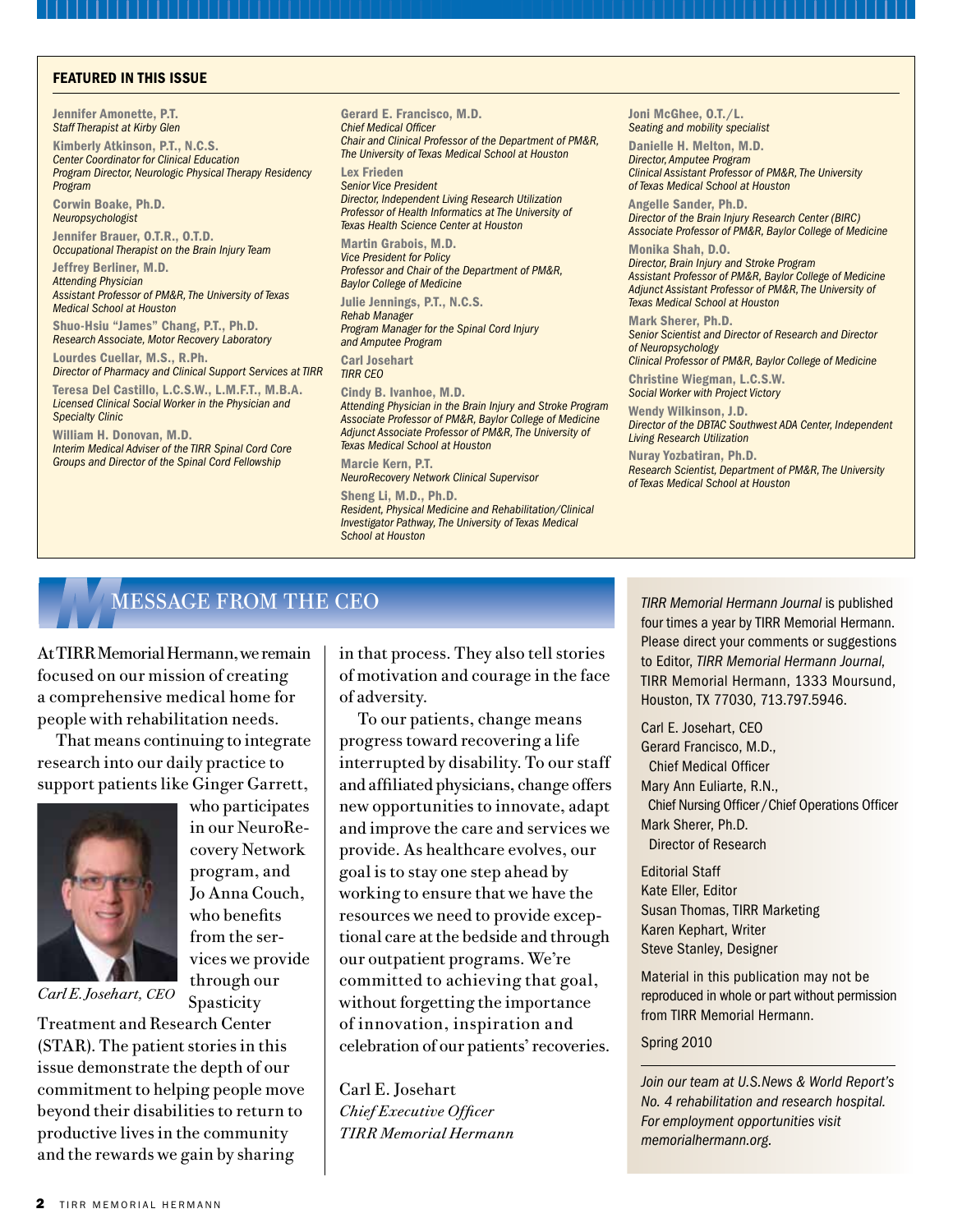### *F*FEATURES

# Remembering Former TIRR CEO Charles Beall

Charles C. Beall Jr., former CEO of TIRR Memorial Hermann, died February 7, 2010, at the age of 74.

A two-time graduate of the University of Mississippi, Beall began his career as an officer in the United States Air Force. He next became a bank officer at Texas Commerce Bank in Houston, where he worked for 27 years. During his tenure at the bank, he was encouraged to serve on the TIRR Board of Trustees. Through this affiliation, Beall grew to

admire and develop a passion for the work performed at TIRR. He retired from Texas Commerce in 1987, and was chosen by the board to lead the organization as president and chief executive officer.

Under Beall's leadership, TIRR grew and expanded, completing construction of a six-story patient tower in 1991, and developed a strong network of outpatient rehabilitation facilities that provided more than 120,000 patient visits annually. Beall was also instrumental in forging an agreement with Baylor College of Medicine and The University of Texas Medical School at Houston, in which doctors and the academic departments at both schools provided care to TIRR patients and developed joint education, residency and research

programs. The Baylor/UT Physical Medicine and Rehabilitation Alliance is still widely cited as a model program for collaboration in academic medicine.

During Beall's tenure, TIRR became recognized as one of the best rehabilitation hospitals in the

> nation, as reported in the annual survey conducted by *U.S.News & World Report*. He retired as president and CEO of TIRR after 18 years of service, and in 1999, as a 29 year TIRR trustee, he was awarded the prestigious Texas Healthcare Trustees Founders' Award.

Beall served as TIRR's leader during a particularly critical time. In his memory,

the Memorial Hermann Foundation has embarked on a philanthropic effort to establish a permanent endowed lecture series, which will bring distinguished speakers, including nationally recognized educators, clinical scientists and researchers, to the Campus. The series will provide learning across disciplines, bringing new rehabilitation and research perspectives and ideas to TIRR from experts throughout the country.

Memorial contributions may be mailed to the Memorial Hermann Foundation, Attn: Charles Beall Lecture Series Fund, 929 Gessner Road, Suite 2650, Houston, TX 77024. For more information, please call Thom Sloan Sr., director of development, at  $713.242.4414.$ 

### Rehabilitation Solutions Recap

TIRR Memorial Hermann recently sponsored Rehabilitation Solutions, an advanced case management conference featuring nationally and internationally recognized experts in the field of rehabilitation. The oneday program, held in January 2010, provided 165 case managers, social workers and nurses with up-to-date information about current rehabilitation treatment techniques and research initiatives focused on persons recovering from catastrophic illness and injury.

Topics and speakers included "The Mysterious Dance of Chaos and Hope" by Sharon K. Ostwald, Ph.D., R.N., F.G.S.A., professor and Isla Carroll Turner chair of Gerontological Nursing, Center on Aging, The University of Texas Health Science Center at Houston; "Project Victory: Reintegrating and Empowering OIF/ OEF Servicemen" by Gerard Francisco, M.D.; "Current Concepts in Repair Following Brain and Spinal Cord Injury" by Raymond Grill, Ph.D., assistant professor in the department of Integrative Biology and Pharmacology at the UT Health Science Center; "Integrating Sexuality into Traumatic Brain Injury Rehabilitation" by Angelle Sander, Ph.D.; "SCI and Autonomic Dysfunction" by Jeffrey Berliner, M.D.; and "Life After an Amputation: What Can We Learn from the Military?" by Danielle H. Melton, M.D.

Platinum sponsors of the event were Dynamic Orthotics and Prosthetics, Muilenburg Prosthetics, Inc. and Touchstone Neurorecovery Center. Gold sponsors were Garden Terrace and New Life Brace and Limb.  $\blacklozenge$ 

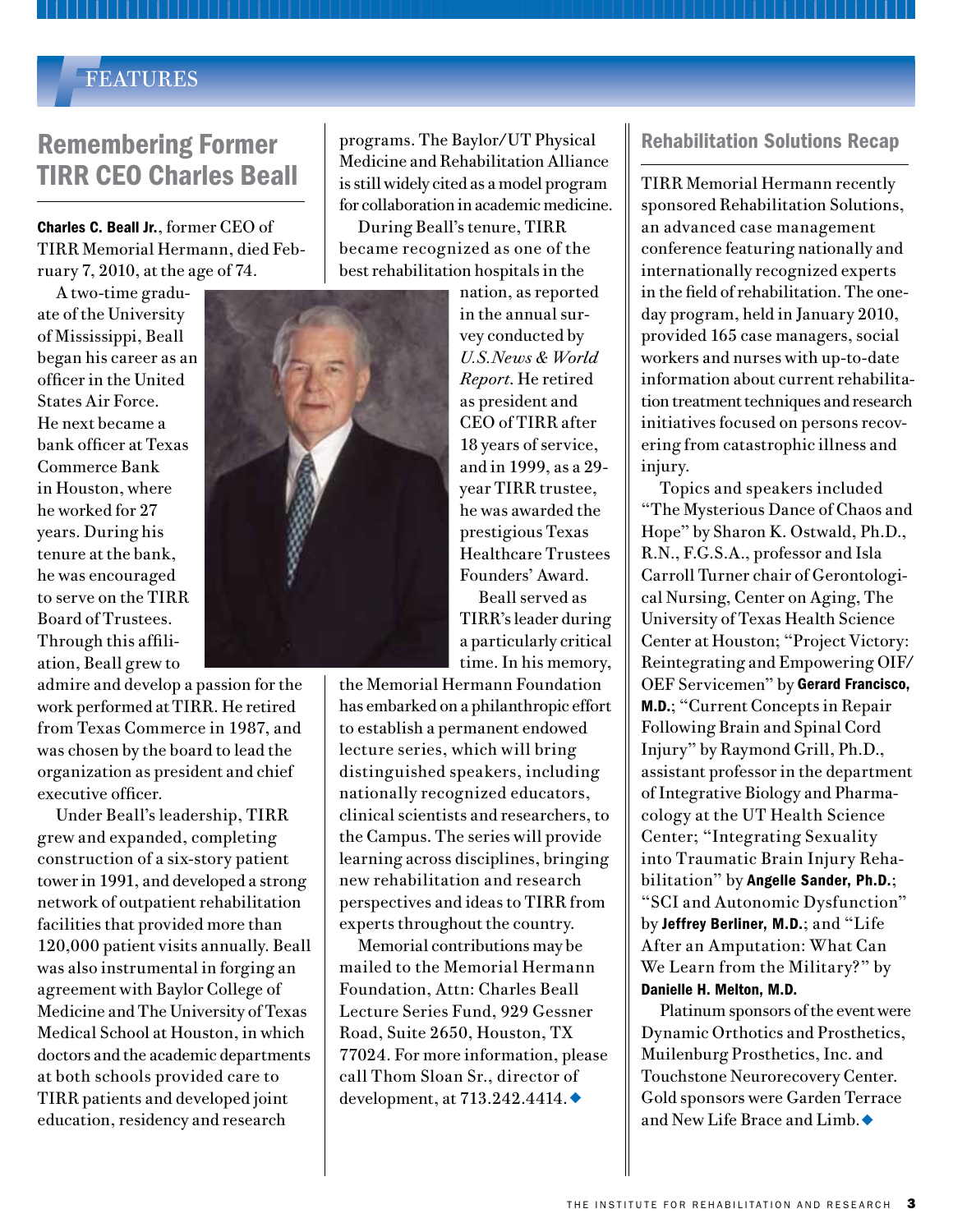# Every Day is a Good Day: Jo Anna Couch Lives a Full Life with MS

Physical medicine and rehabilitation specialist Gerard Francisco, M.D., recognized Jo Anna Couch on her first patient visit to TIRR Memorial Hermann's outpatient clinic.

"I had returned home on a Continental flight the day before I met her," says Dr. Francisco, who is chief medical officer at TIRR and chair of the department of Physical Medicine



and Rehabilitation at The University of Texas Medical School at Houston. "I said 'I know you' and she said, 'You couldn't possibly because this is the first time I've ever seen you.' Then I remembered that I'd seen her photo on the Continental ticket jacket."

A 45-year employee of Continental Airlines, Couch has done "a little bit of everything" for the company, from modeling for ticket jackets and serving as a sales representative for Houston-area travel agencies, to her current position in E-Pass Reservations booking flights for airline employees traveling for personal business or pleasure. When she was diagnosed with secondary progressive multiple sclerosis in 1990, she didn't let the disease slow her down.

Under the treatment of Baylor College of Medicine (BCM) Professor of Neurology Victor Rivera, M.D., who is medical director of the Maxine Mesinger Multiple Sclerosis Clinic at BCM and The Methodist Hospital in Houston, Couch went into remission

with a disease-modifying agent called glatiramer. Marketed under the brand name Copazone®, glatiramer is one of several agents that may be effective at slowing down the MS disease process or even preventing progression in some patients. Dr. Rivera referred her to Dr. Francisco for treatment of multi-focal muscle spasms secondary to MS.

Couch was given the standard screening test to determine her suitability for intrathecal baclofen (ITB) therapy, a muscle relaxant proven to be effective in reducing spasticity related to spinal cord injuries, multiple sclerosis, cerebral palsy and other neurological diseases. For all candidates, the pre-procedure baseline test consists of a complete videotaped physical and occupational therapy evaluation including functional transfers and, if the patient is ambulatory, a gait assessment.

"Once we've screened our patients, the test procedure is similar to a lumbar spinal tap," Dr. Francisco says. "Patients receive a test dose of baclofen administered intrathecally by a surgeon via a lumbar puncture and injection. Four to six hours following the injection, we reevaluate the patient for improvements against the baseline."

Couch responded well to the test dose and was implanted with a Medtronic SynchroMed® EL programmable infusion pump in October 2003. In December 2009, that model was replaced with the newer Medtronic SynchroMed® II, which precisely delivers a prescribed dose of baclofen according to instructions programmed by a clinician. The system, which includes the pump and an intrathecal catheter, is implanted in a sterile surgical procedure performed under

general, regional or local anesthesia. The pump is typically implanted in the lower abdomen just beneath the skin. One end of the catheter is inserted into the intrathecal space of the spine; the other end is tunneled under the skin and connected to the pump.

Clinical studies have demonstrated the long-term safety and efficacy of the Medtronic ITB system. Researchers have shown that long-term control can be achieved in most patients with severe spasticity of spinal origin who, like Couch, respond well to a test dose.1 Studies have also shown long-term effectiveness (10 years) in management of spasticity of cerebral origin; the most common adverse effects, which include hypotonia and somnolence, were usually managed by dose adjustments.<sup>2</sup>

This is good news for patients like Couch, who maintains a busy schedule at Continental and in her spare time entertains children and adults as a professional clown. Known as Rollin Jo, Couch says her motto is "Every day is a good day."

"Some days are better than others, but I can honestly say I never have a bad day," she says. "I wanted to be a clown so I could show kids that being in a wheelchair doesn't limit you. I've been blessed with wonderful doctors, a rewarding career and the opportunity to do something that I love in my spare time. Life is good." $\bullet$ 

<sup>1</sup> Penn R., Intrathecal baclofen for spasticity of spinal origin: seven years experience. J Neurosurg 1992; 77: 236-240.

<sup>2</sup> Albright LA, Gilmartin R, Swift D, et al. Long-term intrathecal baclofen therapy for severe spasticity of cerebral origin. J Neurosurg 2003; 98: 291-295.h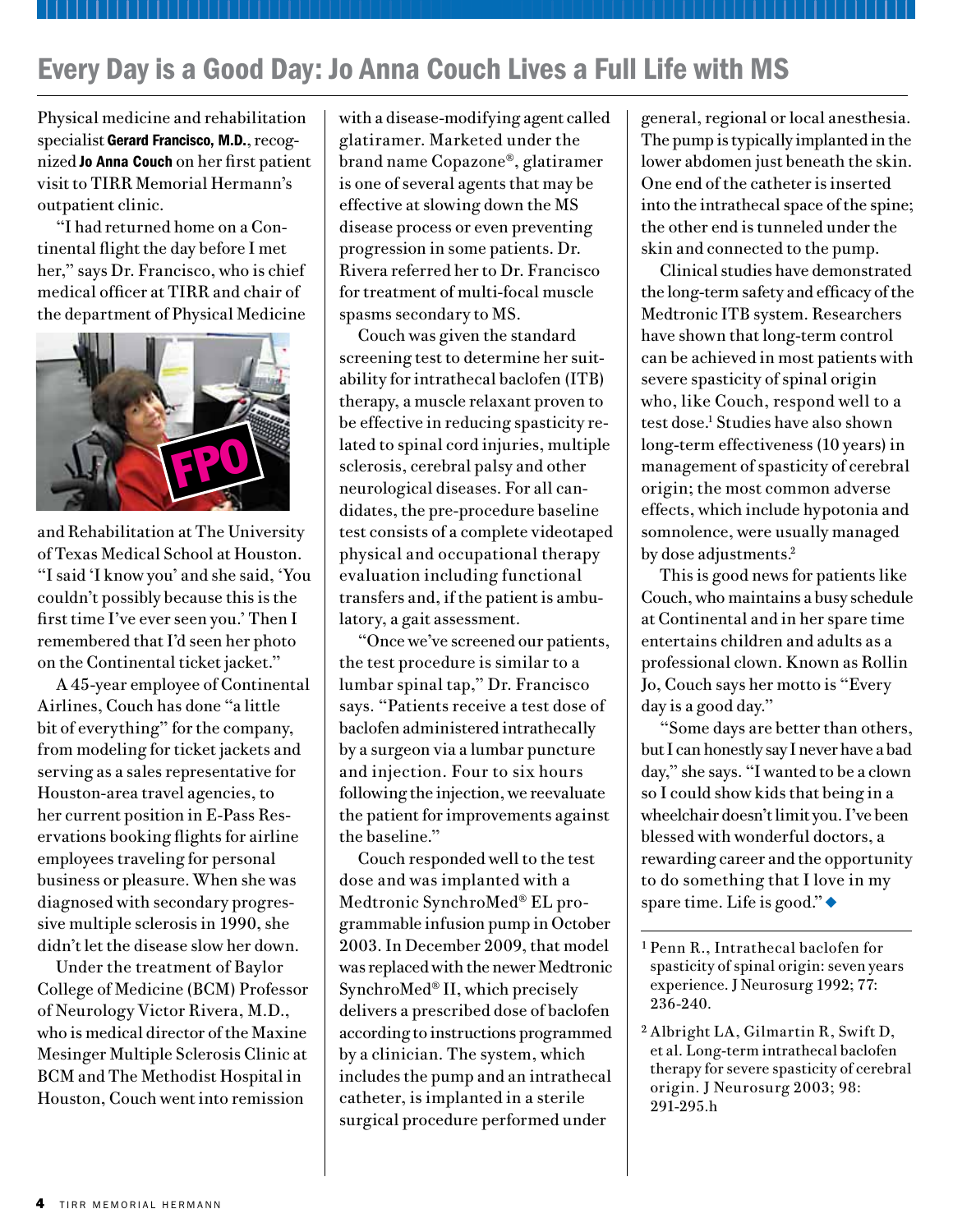### *I*ILRU'S NEWS YOU CAN USE

DBTAC Southwest ADA Center Launches Online Compliance Guide for Rehabilitation Facilities

A program of Independent Living Research Utilization (ILRU), the Southwest ADA Center is one of 10 Disability and Business Technical Assistance Centers (DBTACs) funded by the National Institute on Disability and Rehabilitation Research (NIDRR) to help ensure voluntary

compliance with the Americans with Disabilities Act. The 10 regional DBTACs provide the same three core services – technical assistance, training and distribution of educational materials – but each approaches its mission in a different way, creating unique programs for audiences with a stake in ADA compliance.

At the Southwest ADA Center, staff members recently completed an online compliance guide for

therapies to individuals with spinal cord injury. Locomotor training is an intensive activity-based rehabilitation treatment using a treadmill and bodyweight support system. Patients are suspended over the treadmill, while therapists provide optimal sensory cues to the body as they assist the patients to move their legs in a stepping motion in an attempt to awaken the nervous system and create new pathways for neural signals. They repeat the movements and, over time, gradually begin to bear more weight. While the activity focus is walking, the goal is to improve overall quality of life for patients who qualify by improving leg movement, trunk control and bowel and bladder function.

"When Ginger started NRN, she was ambulating with bilateral Lofstrand crutches and bilateral ankle-foot orthoses," says Kern, NRN clinical supervisor. "She's had lots of ups and downs throughout her therapy course due to orthopedic issues. Early on, she developed a stress fracture. Then she developed Achilles tendonitis and plantar fasciitis. She's also had some knee pain. But despite her various injuries, she's continued to make forward progress."

GARRETT continued from page 1 Garrett follows the NRN protocol two hours a day, five days a week. On those days, she participates in 30 minutes of stretching activities, an hour of activity on the treadmill and body-weight support system and 30 minutes of further therapy following her work on the treadmill.

> "Her time on the treadmill is a combination of standing activities with little body-weight support to work on strengthening her trunk and stepping at fast speeds with assistance from staff to help wake up her nervous system," Kern says. "She also works on slower stepping and tries to do the movements herself without assistance from staff. Her additional activities focus on a variety of things, including strengthening her weak hip and leg muscles and working to improve her kinematics through weight shifting, sit-to-stand exercises and walking without assistive devices."

> Garrett's first big accomplishment was weaning off the braces. Thanks to increased strength and control in her ankles, she's now able to walk fulltime without the use of ankle braces. She's also increased her gait speed and endurance, and two special canes have replaced the Lofstrand crutches.

"Ginger continues to make

rehabilitation facilities that will also be useful for a broader audience.

"We saw a need for a comprehensive resource that staff at rehabilitation hospitals could use to evaluate how their facilities measure up – in terms of signage, information technology, employment policies, public access policies and disability access requirements for CARF accreditation," says *ILRU continues on page 6*

progress," Kern says. "She's a hard worker and is very motivated. Her strength has increased to the point that she can step correctly with proper alignment and use the appropriate muscles, with less compensation. Her overall standing balance is improving as well. My goal for her would be for her to be able to walk at a more normal gait speed using two canes, with good upright posture and alignment."

Garrett is pleased with her progress. "I can't say enough good things about the people at TIRR," she says. "They're fun to work with, dedicated to what they do, and they really care. I'm hoping to walk out of here." $\bullet$ 

*The NeuroRecovery Network at TIRR Memorial Hermann has been funded annually by the Christopher and Dana Reeve Foundation since January 1, 2006. To qualify for locomotor training, patients must have a nonprogressive spinal cord injury that is incomplete and does not involve the lower motor neurons. To refer a patient for a pre-clinic telephone screening, call 713.797.5972.*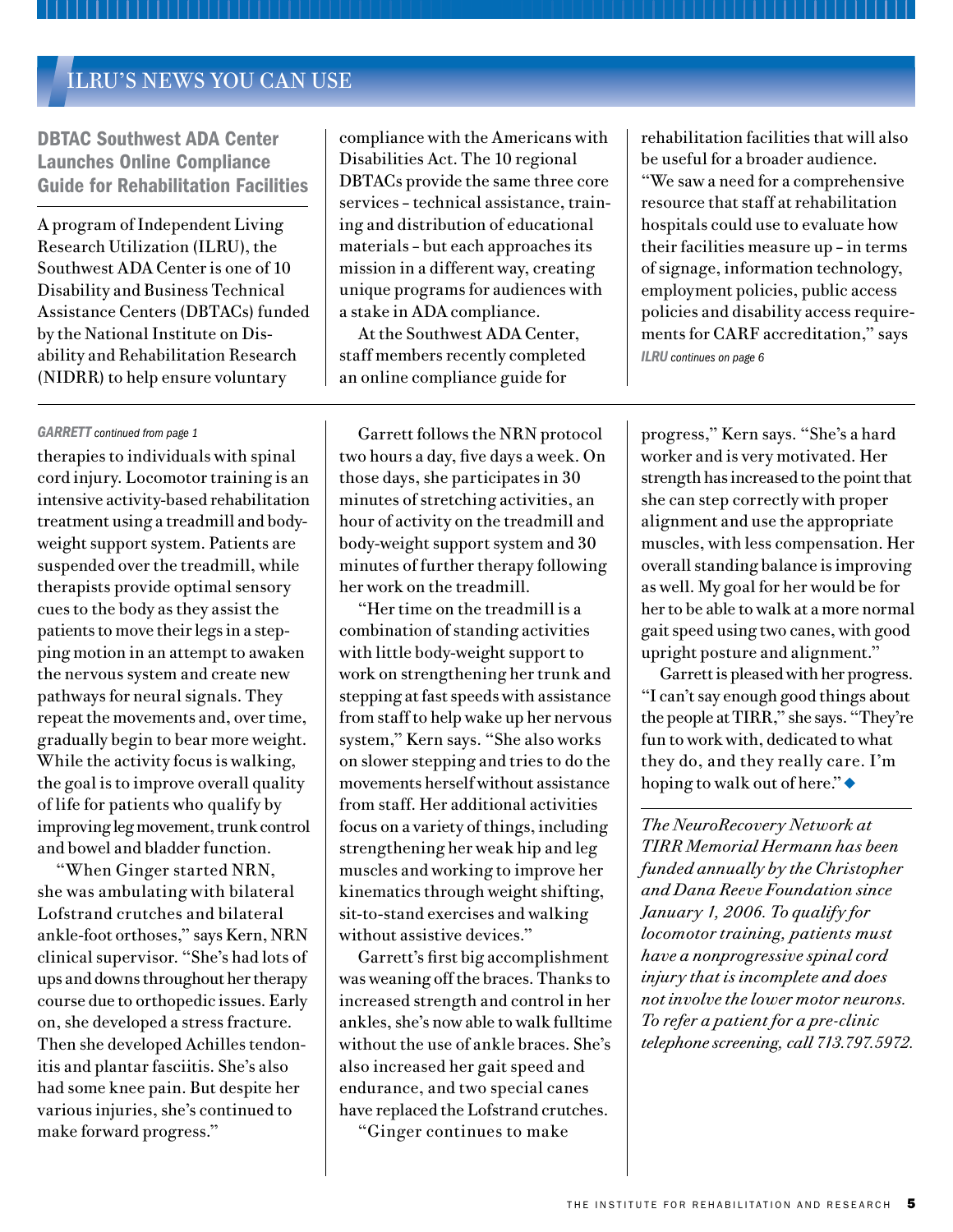#### *ILRU continued from page 5*

Wendy Wilkinson, J.D., director of the Southwest ADA Center. "The result is a more than 100-page resource manual and checklist that is available online. We worked closely with CARF as we developed the guide, and we're available to take calls and walk providers through the manual to help them complete a virtual audit of their facilities."

The DBTAC offers a broad range of programs and services related to ADA compliance. "We're here as a resource to promote compliance by educating people about tax incentives that may be available if they remove barriers, helping them determine what their responsibilities are under the ADA related to various disabilities and keeping them informed about changes in the act, including the recently passed ADA Amendments Act of 2008," Wilkinson says. "The audience we serve is enormous, ranging from physicians, attorneys, architects and builders to employers of people with disabilities."

To make information accessible, the Southwest ADA Center hosts Webcasts and podcasts on ADA-related topics, including the Disability Law Lowdown Project offering the firstever video podcast series in American Sign Language. English and Spanish versions are also available at www. disabilitylawlowdown.com.

Individuals and organizations with questions about the ADA can also call the center through a central line (1.800.949.4232) that automatically connects to the DBTAC in their region. The Houston office serves Arkansas, Oklahoma, New Mexico and Louisiana, in addition to Texas.

"All calls are completely confidential," Wilkinson says. "We have hundreds of resources available, some specific to physicians and other medical providers. We're here as a neutral resource. If providers have

questions or concerns, or are addressing a complaint, we can help them through the process of understanding the law as it relates to their particular situation. We can also advise them on ways to comply."

The Southwest ADA Center staff is available to provide technical assistance and answer questions about the compliance guide. For information about how to access the guide, call 713.520.0232.

Southwest ADA Center and SEDL Complete the First in a Series of Research Studies on Disability and Employment Outcomes

Preliminary results have been tallied in a study documenting the employment experiences of people with disabilities who use the services of the Disability and Technical Assistance Center (DBTAC) Southwest ADA Center in Houston. Sponsored by TIRR Memorial Hermann's Independent Living Research Utilization (ILRU), the study describes the employment status and experience with reasonable accommodations of people with disabilities. Findings are expected to change the way the Center delivers services to provide greater benefit to its consumers, who include employers as well as individuals with disabilities and their family members.

The study was conducted in response to a new National Institute on Disability and Rehabilitation Research (NIDRR) requirement that DBTACs invest at least 10 percent of their total budget in research. NIDRR provides funding for the nation's 10 assistance centers.

"NIDRR's goal is to further strengthen the nation's assistance network by expanding its core activities beyond technical assistance and ADA compliance to include research," says Wendy Wilkinson, J.D., director of the Southwest ADA *ILRU continues on page 7*

Center. "We're pleased to have the opportunity to gather information about our callers that will help make our programs more evidence based. We're finding that the results of the study speak quite eloquently about people with disabilities and their employment status and what they need as accommodations on the job."

The study compared DBTAC consumers who reported the use of vocational rehabilitation (VR) to those who had not. "We found that the nonvocational rehabilitation group was more likely to disclose their disabilities during the hiring process but proportionally more in VR were hired with a known disability because their disabilities were more obvious," says lead researcher Kathleen Murphy, Ph.D., project director at SEDL, a private, nonprofit education research, development and dissemination corporation based in Austin, Texas. Dr. Murphy worked with co-principal investigator Vinh Nguyen, J.D., attorney and director of legal research at the Southwest ADA Center.

"The VR group was more likely to request reasonable accommodations and more likely to use the accommodation, whether it was provided by the employer or not," she says. The most commonly reported types of reasonable accommodation related to additions or modifications of facilities and equipment. Other accommodations were changes in schedules, job duties or the use of a communication aide. The VR group reported higher use of each accommodation.

The study used mixed modes to reach 660 of the Center's consumers – online access, mail and phone outreach – from February 2008 to March 2009. Callers to the Center's toll-free line were also invited, yielding a final sample of 131 consumers and a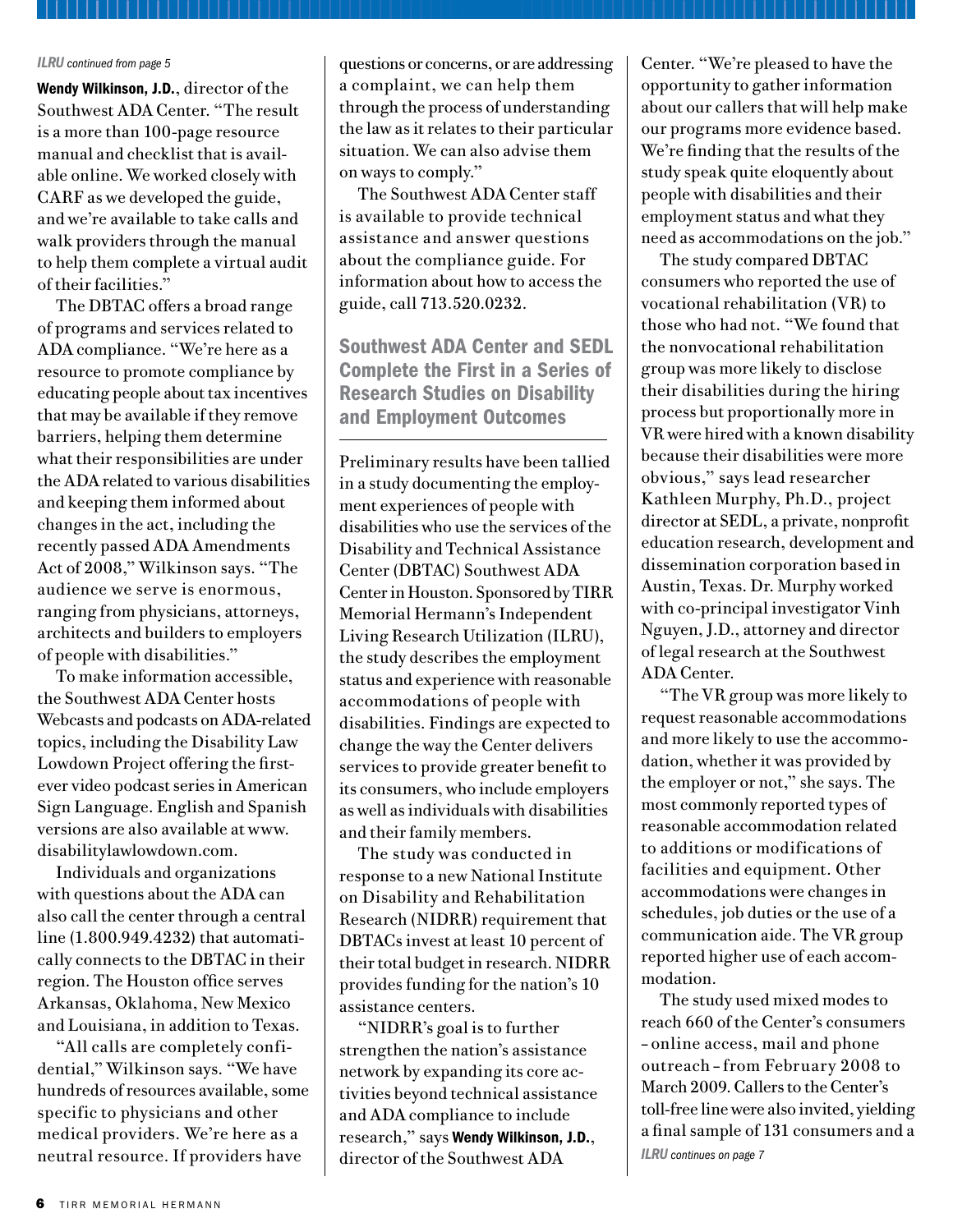#### *ILRU continued from page 6*

response rate of 41.9 percent. Selection criteria included residence in federal Region VI (Texas, Louisiana, Oklahoma, New Mexico and Arkansas), adult status, self-report of a disability and participation in employment during the last five years.

Other findings include the following:

- Forty-eight of the sample of 131 reported use of vocational rehabilitation. The remaining group was labeled non-VR.
- Both the VR and non-VR groups displayed similar patterns in their work settings. The modal response was to work for large employers with 500-plus employees, in for-profit companies and in professional service.
- Both the VR and DBTAC systems could improve racial and ethnic outreach; consumer populations of both systems are disproportionately white.
- Compared to the actual population of VR consumers in the region, DBTACs serve people who have later age of disability onset and less severe and visible disabilities, and who earn more. DBTAC consumers with workforce experience worked about as many hours as the overall VR population in this region of the country but were paid more on average.
- Among the DBTAC consumers, non-VR worked at a higher rate and, considering the income distribution curve, more non-VR were making good salaries. When they had jobs, they kept them longer, and they were more likely to work full-time.

Based on the survey, Wilkinson's goals for the Southwest ADA Center are improving outreach to the region's Hispanic community and other minorities and revising technical assistance materials to more specifically target consumer needs.

"Many people are at square one when it comes to their knowledge of the ADA as it applies to employment and other areas," she says. "Sadly, not everyone eligible is a well-informed consumer of disability rights."

SEDL staff members are working with the Southwest ADA Center on two additional research studies. The first of these focuses on qualitative research analyzing the careers of people with disabilities who work in the healthcare industry. The results of the research will position the DBTAC Southwest ADA Center to

inform the public about how better to recruit, hire and retain people with disabilities in this high-growth industry. A third study is assessing knowledge of employment-related provisions of the ADA, which will be used to determine whether there is a relationship between the employment of people with disabilities and what stakeholders know about the law.  $\bullet$ 

*For more information on the research studies, call Wendy Wilkinson at 713.520.0232.*

## *O*ON THE MOVE

### A Former Patient Gives Back to TIRR

Born three months premature, Jacob **Zalewski** suffered complications during birth, including broken ribs, a brain infection and air supply loss when his umbilical cord wrapped around his neck. He weighed less than 1.5 pounds, and his doctors gave him a 3 percent chance of survival.

When he was diagnosed with cerebral palsy at the age of 3, his adoptive family sought treatment



around the world. By the time he was 18, he had been to numerous hospitals, specialists and physical therapists but had failed to gain his

independence. After years of being told that nothing more could be done, he began to believe that his disability was permanent.

In 2003, his parents took him for an evaluation at TIRR Memorial

Hermann with Dr. Gerard Francisco, M.D. "The fire in me that had almost died began to spark again. I couldn't wait to start," Zalewski says.

In two weeks at TIRR, he improved an astonishing 20 percent. "I had not improved that much in 10 years at other hospitals," he says. "My parents and I were thrilled. I felt that I was part of something important instead of watching my therapy from the sidelines as I had done at other hospitals. It was about what we could accomplish together."

*On the Move continues on page 8* Today, as founder and CEO of the One Step Closer Foundation, a nonprofit organization dedicated to raising awareness and funds for research on cerebral palsy, Zalewski generously donates proceeds from his fundraising efforts to TIRR. His latest event, billed as the "All In for CP Second Annual Celebrity Charity: A No-Limit Texas Hold-Em Poker Tournament," was held last December at the Hard Rock Hotel & Casino in Las Vegas. Ninety-seven players registered for the tournament, including actors Mekhi Phifer, Ken Davitian and Omar Miller, actress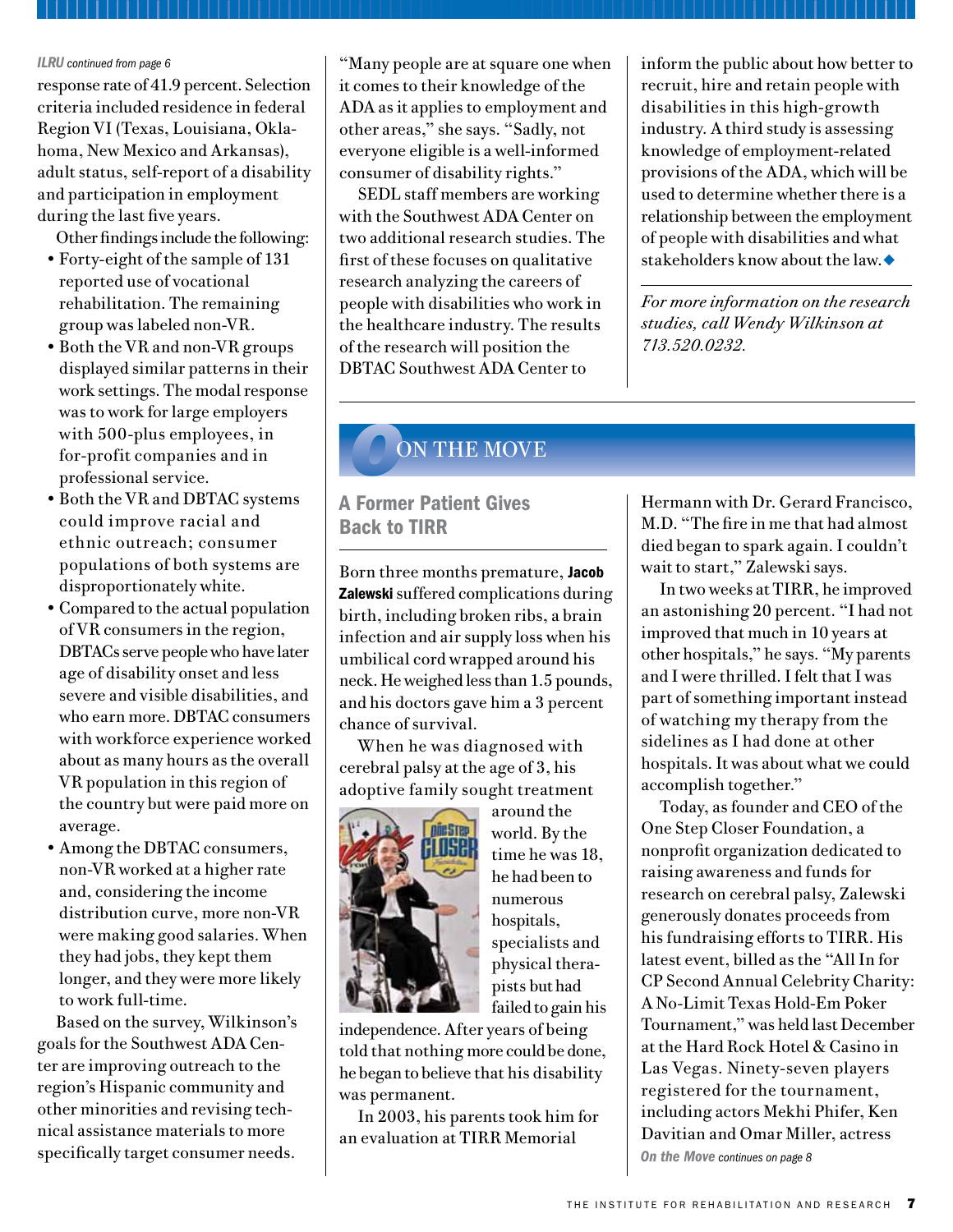#### *On the Move continued from page 7*

Jennifer Tilly and about 40 professional poker players, including Barry Greenstein, Freddy Deed and Dennis Phillips, among others.

The idea for the tournament grew from a similar event held in 2007 by Ante Up for Africa, a nonprofit organization dedicated to raising money and awareness for Africans in need. Over dinner at the Africa event, Zalewski told the vice president of his foundation that he would like to sponsor a fundraising poker tournament of his own. "I got on the phone with a good friend named Sam Simon, who is a co-creator of *The Simpsons*," he explains. "He loved my idea, opened some doors for me and got the ball rolling for our 2008 event. We never looked back."

The first tournament drew 44 players who raised \$44,000. This year's event raised \$69,000, a portion of which Zalewski donated to TIRR through the Memorial Hermann Foundation. "We are grateful to Jacob for his continued interest in and support of TIRR and our programs," says TIRR CEO Carl Josehart. "TIRR was founded on the belief that people with even the most severe disabilities could attain a state of health and functional ability and return to active lives in their communities. Jacob never gave up, and through his efforts he's helping us help others find the path to more rewarding lives."

"It was wonderful to have the chief executive officer of TIRR with us in Las Vegas," Zalewski says. "TIRR has helped me get where I am. They were the first people to believe in me as a patient and to believe in us as a foundation. My goal is to continue to work with TIRR and the Memorial Hermann Foundation on bigger and better fundraising projects."

Ivanhoe and Sherer Give Congressional Testimony on Traumatic Brain Injury

Physical medicine and rehabilitation specialist Cindy B. Ivanhoe, M.D., and TIRR Director of Research and Director of Neuropsychology Mark Sherer, Ph.D., were among a panel of experts invited to give testimony





*Mark Sherer, Ph.D. Cindy Ivanhoe, M.D.*

before members of Congress on traumatic brain injury (TBI) in sports. Attending the House Judiciary Committee Forum on Head Injuries and Other Sports Injuries in Youth, High School, College and Professional Football were Representative John Conyers, Jr., (D-MI), chair of the U.S. House Judiciary Committee; Representative Sheila Jackson-Lee (D-TX); and Representative Steve Cohen (D-TN).

Convened to address incidents involving brain injuries sustained at all levels of play in football, the forum focused on the growing body of scientific evidence that heavy contact sports may be associated with longterm brain damage. Of particular interest to the attending members of Congress was the need to ensure that children and adolescents injured in school sports have access to medical attention immediately following injury.

Dr. Sherer spoke about the incidence and consequences of traumatic brain injury. "Recent high-profile sports injuries and injuries sustained by many of our returning troops have placed more emphasis on TBI than I've seen in my entire career," he

says. "This is appropriate because the consequences of TBI are significant, including impaired cognitive, motor and sensory abilities; mental health problems such as depression, anxiety and irritability; impaired ability to function in the work environment, attend school or live independently; and difficulties with family and social adjustment."

Dr. Ivanhoe addressed the difficulty of providing services for persons with brain injuries and biases against treatment on the part of some insurers and medical professionals. "With TBI, the spectrum of recovery is broad, and it's difficult to predict how individual patients will respond to treatment," she says. "There are many factors affecting outcome, including rapid access to state-of-the-art care to prevent secondary damage and access to rehabilitation services. The discussion of treatment for TBI is timely as we move into a period where we're examining how to improve the delivery of healthcare." Dr. Ivanhoe was asked to prepare a document with recommendations for improving the delivery of care to patients with TBI, which she presented to Representative Jackson-Lee in early March. It includes suggestions such as eliminating preexisting conditions from healthcare access, improved continuity of care and greater access to appropriate physicians and services.

The forum is expected to lead to legislative action addressing the issue of TBI in football. Other participants included Bennett Omalu, M.D., codirector of the Brain Injury Research Institute at West Virginia University; Ron Courson, M.D., director of sports medicine for the National Collegiate Athletic Association (NCAA); Stan Herring, M.D., team physician for the Seattle Seahawks, American *On the Move continues on page 9*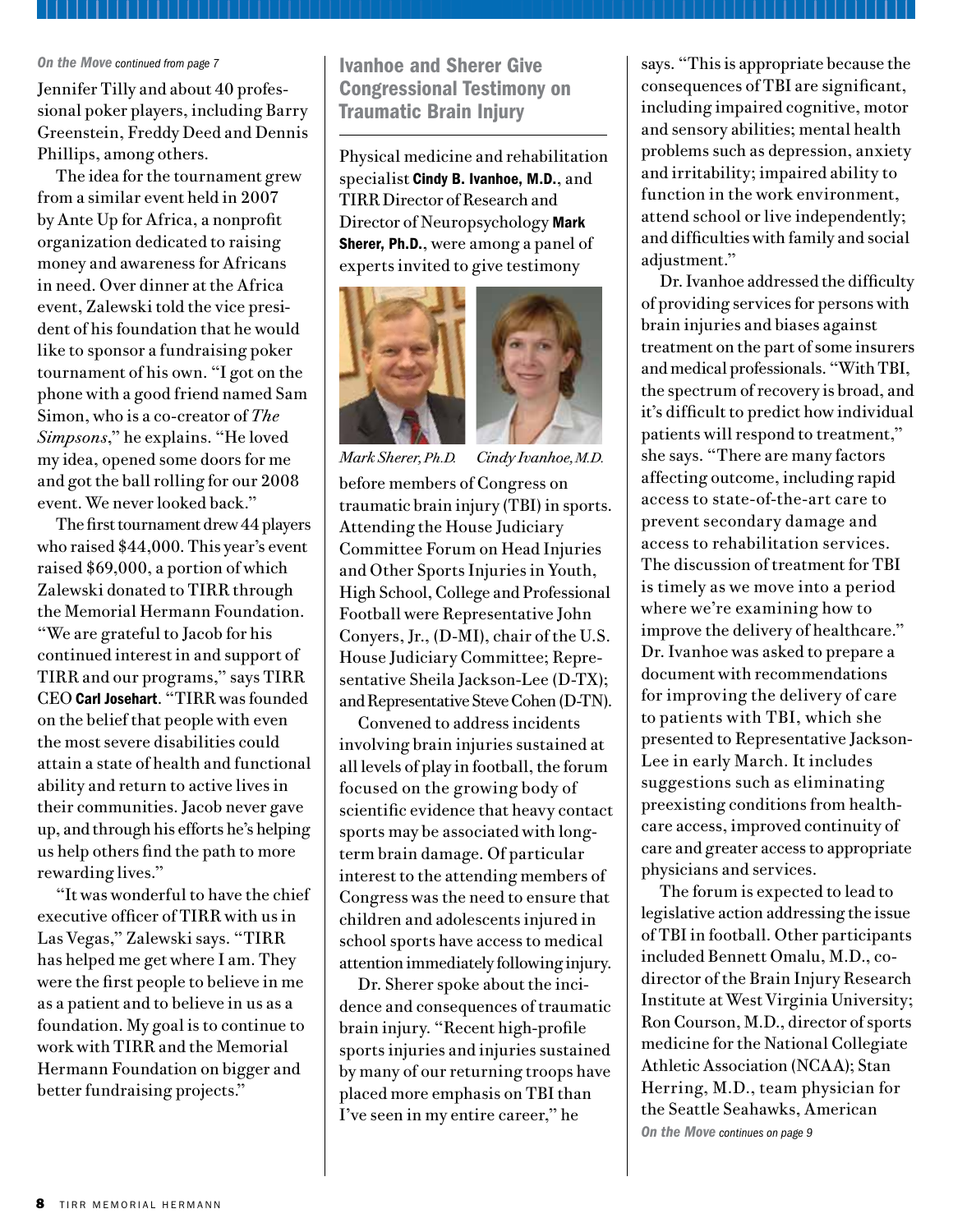#### *On the Move continued from page 8*

College of Sports Medicine; Howard Derman, M.D., concussion specialist for the Houston Texans and director of the Headache and Pain Center at The Methodist Hospital; Dick Benson, a high school football safety advocate from Austin, Texas; Jon Butler, vice president of the National Council of Youth Sports; and retired NFL player Trevor Cobb.

The forum was held February 1, 2010, at Prairie View A&M College of Nursing Auditorium at the Texas Medical Center in Houston.

TIRR Welcomes Dr. Chang to the Motor Recovery Laboratory

Shuo-Hsiu "James" Chang, P.T., Ph.D., has joined the staff of TIRR Memorial Hermann and The University of Texas/Baylor College of Medicine Physical Medicine and Rehabilitation Alliance as a research associate in TIRR's Motor Recovery Laboratory.

Dr. Chang received his physical therapy degree from Kaohsiung



Medical University in Kaohsiung, Taiwan, and his master's in science and doctorate in human movement science from the University of North Carolina at Chapel Hill. Following

*Shuo-Hsiu "James" Chang, P.T., Ph.D.*

graduation, he joined the Neuromuscular Research/Motor Control Laboratory under the direction of Richard K. Shields, P.T., Ph.D., at the University of Iowa.

Dr. Chang will work with Sheng Li, M.D., Ph.D., a resident in the Physical Medicine and Rehabilitation/Clinical Investigator Pathway at The University of Texas Medical School at Houston,

in the study "The Respiratory-Motor Coupling." His main research focus includes training-induced neuromuscular plasticity in individuals with neurological disorders and neuromuscular control in dynamic balance in the elderly.

Two Support Groups Focus on Enhancing Emotional Health

A new support group at TIRR Memorial Hermann is connecting patients and their families with a host of resources and with former patients who live full lives despite their disabilities. Known as DRIVE (Disability Resources for Information, Vocation and Education), the group was founded initially to provide support for patients recovering from limb loss and later expanded to address the needs of TIRR's broader patient population.

"The group provides a protected space and neutral ground for people adjusting to lives interrupted by



*Melton, M.D.*

disability and also gives them the opportunity to learn from the experience of others," says Danielle H. Melton, M.D., who, as director of the Amputee Program

at TIRR, is the medical sponsor of the support group.

Recent topics have included how to cope with issues related to limb loss, the DASH diet, sports and hobbies for people with disabilities and meeting social challenges. The group meets monthly.

"DRIVE offers our current and former patients something that is important and very rare – an open forum to share and acknowledge the multiple challenges individuals and families encounter as they face their



disabilities," says Teresa Del Castillo, L.C.S.W., L.M.F.T., a licensed clinical social worker in the Physician Specialty Clinic at TIRR. "They find empathy, education, sharing and a

*Teresa Del Castillo, L.C.S.W., L.M.F.T.*

great deal of empowerment as they learn they are not alone."

TIRR also recently launched an Alcoholics Anonymous group in conjunction with the Memorial Hermann Prevention & Recovery Center (PaRC), a drug and alcohol abuse treatment center located in Houston. "The group, which meets weekly on the TIRR Campus, was formed to address a common underlying cause of many of the injuries we treat at TIRR," Del Castillo says.

TIRR Co-Hosts Metal & Muscle Expo

The Houston Parks and Recreation Department and TIRR Memorial Hermann were co-hosts for the United States Paralympic Military Sports



*On the Move continues on page 10* Program Metal & Muscle Expo held January 15-16 at the George R. Brown Convention Center in Houston. More than 200 participants attended, including 15 athletes from the Center for the Intrepid, a state-of-the-art rehabilitation facility for wounded warriors at Brooke Army Medical Center in San Antonio, Texas.

THE INSTITUTE FOR REHABILITATION AND RESEARCH 9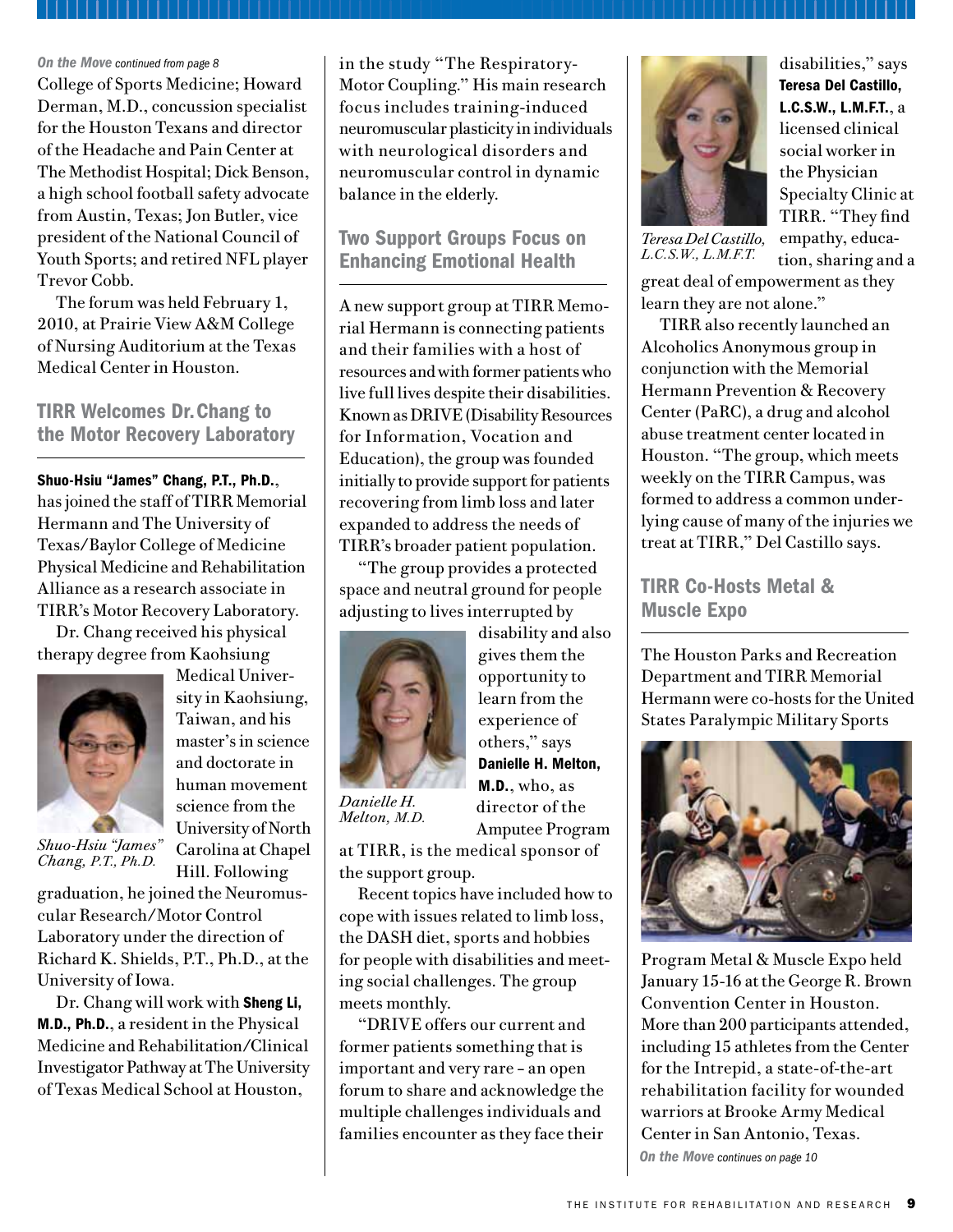### *A*ACCOLADES

In October, Kimberly Atkinson, P.T., was awarded the 2009 Dorn Long Outstanding Clinical Educator Award from the Texas Consortium for Physical Therapy Clinical Education.

William H. Donovan, M.D., and R. Edward Carter, M.D., former director of the Spinal Cord Injury Program and former medical director at TIRR,





*William H. Donovan, M.D.*

*R. Edward Carter, M.D.*

will be honored along with five other past presidents at the 36th Annual Scientific Meeting of the American Spinal Injury Association (ASIA) to be held in May in Nashville, Tennessee.

Dubbed "The Magnificent Seven" by ASIA, the organization's first seven presidents were instrumental in aligning physicians and other medical professionals engaged in the treatment of spinal cord injury to exchange ideas and work together toward a model for delivering care.

**Dr. Donovan** completed his four-year term as president of the International Spinal Cord Society (ISCoS) in 2008 and in February 2010, as past president, attended the Executive Committee meeting of the society held at the London office of the Nature Publishing Group, which publishes the society's journal, *Spinal Cord*. Dr. Donovan has served as an associate editor of the journal for more than 20 years.

He has been invited to present the Ludwig Guttman Memorial Lecture at the 2010 Annual Scientific Meeting of the ISCoS to be held in New Delhi, India, October 29-31.

Gerard Francisco, M.D., Martin Grabois, M.D., Cindy Ivanhoe, M.D., and Danielle Melton, M.D., were elected by their peers among the *Best Doctors in America*. Dr. Grabois, Dr. Francisco and Dr. Ivanhoe have been on the list since 2000, 2001 and 2007, respectively.

At the 26th Annual Meeting of the American Academy of Pain Medicine held in San Antonio, Texas, in



February, Martin Grabois, M.D., was reelected to the position of vice president for scientific affairs and a member of the academy's board of directors.

*Martin Grabois, M.D.* 

He also organized a symposium on "Functional Restoration of Patients with Pain" and presented a lecture on "Pharmacological, Physical Modalities and Exercise for Patients in Pain." *Accolades continues on page 11*

#### *On the Move continued from page 9*

Tournaments included wheelchair basketball, wheelchair rugby, sitting volleyball, power soccer, challenge slalom, jui-jitsu/tai kwon do, wheelchair racing, amputee walking/running clinic, and air rifle, won by former TIRR patient Jazmin Almlie-Ryan.

Other partners for the exposition were the United States Paralympics Military Sports Program, sponsored by the Office of the Secretary of Defense; City of Houston Adaptive Recreation Department; Verne Cox Multi-Purpose Center in Pasadena, Texas; Michael E. DeBakey VA Medical Center; Paralyzed Veterans of America; and Operation Enduring Freedom and Operation Iraqi Freedom.

## *O*ON THE PODIUM

Jennifer Amonette, P.T., was invited to present a poster, entitled "Functional Mobility Improvements in a Patient with Generalized Dystonia Using Robotic-Assisted Treadmill Training," at the Combined Sections Meeting of the American Physical Therapy Association held in San Diego February 17-20, 2010.

Lex Frieden presented the keynote address at the February conference on "The Changing World of Consumers with Neurological Disorders: Ethical Issues in Vocational Rehabilitation" sponsored by the Department of

Rehabilitation and Disability Studies, Rehabilitation Research Institute for Underrepresented Populations, Project Vocational Evaluation and Work Adjustment, and Project Rehabilitation and Ethnic Minorities at Southern University in Baton Rouge, Louisiana. He also presented "Long-Term Services and Supports" at the National Council on Disability Quarterly Meeting held in Houston in January.

Martin Grabois, M.D., recently participated on the panel of the FDA Workshop on Pediatric Analgesics Clinical Trials in Washington, D.C.

Julie Jennings, P.T., N.C.S., and Joni McGhee, O.T./L., presented a two-day *On the Podium continues on page 11*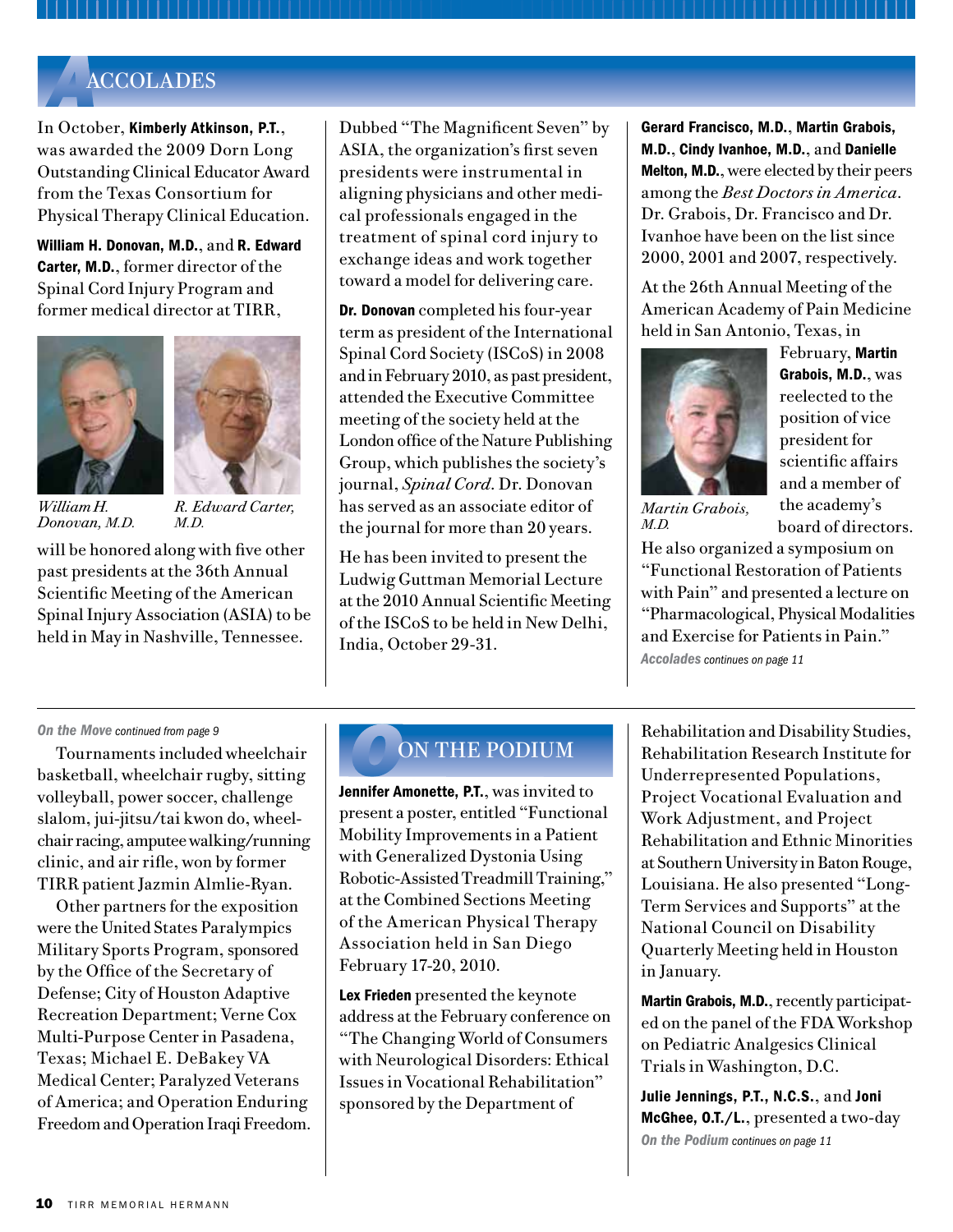#### *Accolades continued from page 10*

Dr. Grabois attended the Inter-Country Meeting and Rehabilitation International (RI) Executive Committee meeting in New Delhi, India, in March in his role as treasurer of RI.

Lex Frieden has been elected chairman of the board of directors of the United Spinal Association, a national organization for people with disabilities. He was also appointed by the National Academy of Sciences to a panel of experts of the United States Transportation Research Board. In March 2010, he participated in the



biannual meeting of the Continental Airlines Disability Advisory Board; that same month, he chaired the biannual meeting of the National Advisory Board on

*Lex Frieden*

Improving Healthcare Services for Seniors and People with Disabilities. Sheng Li, M.D., Ph.D., has received the Best Paper Award in the resident category for the 2010 annual meeting of the Association of Academic Physiatrists (AAP). He will present "Respiratory-Motor Interaction and Its Potential Application in Spasticity Management" at the AAP meeting in Florida in April.

Danielle H. Melton, M.D., and Ashley Dennis, physical therapy resident, participated in a weeklong medical mission trip to Haiti in late February and early March 2010. Watch for an article about Dr. Melton's experience in the summer issue of the *TIRR Memorial Hermann Journal.*

#### Angelle Sander, Ph.D., was named chair



*Angelle Sander, Ph.D.*

of the American Congress of Rehabilitation Medicine's (ACRM) Consumer Relations Committee and appointed a member of ACRM's Awards Committee. $\blacklozenge$ 

*On the Podium continued from page 10* continuing education course on "Spasticity Management and Serial Inhibitory Casting from Theory to Practical Application" October 17-18, 2009, at Methodist Rehabilitation Center in Jackson, Mississippi.

Danielle Melton, M.D., presented "Radiofrequency Ablation for the Treatment of Amputation Neuromas" at the annual meeting of the Association of Academic Physiatrists in Bonita Springs, Florida, April 6-10, 2010. Ahmed Khalifa, M.D., Amanda Steen, M.D., resident, were named authors and contributors on the project.

Angelle Sander, Ph.D., will present on "Addressing Sexuality and Intimate

Relationships Following Traumatic Brain Injury" at the Contemporary Forums Brain Injury Conference in San Antonio on April 29, 2010. She will also co-present a workshop on "An Interdisciplinary Team Approach to Complicated Mild Traumatic Brain Injury." Co-presenters include Monika Shah, D.O., and Christine Wiegman, L.C.S.W.

Mark Sherer, Ph.D., made an invited presentation to the Research Coordinators' Forum at The University of Texas Health Science Center at Houston in February.

From January through March 2010, the TIRR Neuromuscular Multiple Trauma (NMMT) Therapy department presented lectures and completed functional labs for physical therapy students

# *I*IN PRINT

*Bold print indicates that the person is affiliated with TIRR.*

Brauer J, Coates A and Schroeder A. Addressing Sexuality for Women with An SCI. *OT Practice*, Vol. 15, Issue 2, February 8, 2010.

Ivanhoe CB and Eaddy NK. Contributors to the *Encyclopedia of Clinical Neuropsychology*. Springer Publishers. December 2009.

Walker WC, Ketchum JM, Marwitz JH, Chen T, Hammond F, Sherer M, Meythaler J. A Multicentre Study on the Clinical Utility of Post-Traumatic Amnesia Duration in Predicting Global Outcome After Moderate-Severe Traumatic Brain Injury. *Journal of Neurology, Neurosurgery, and Psychiatry* 2010;81:87-89.

Results of a research study sponsored by the DBTAC Southwest ADA Center, entitled "QIAT-PS: Quality Indicators for Assistive Technology in Post-Secondary Education," were published in *Closing the Gap: Solutions.* ◆

from Texas Woman's University and The University of Texas Medical Branch at Galveston.

Nuray Yozbatiran, Ph.D., Marcia K. O'Malley, Ph.D., Corwin Boake, Ph.D., Steve R. Fisher, Ph.D., Timothy A. Reistetter, Ph.D., O.T.R., and Gerard E. Francisco, M.D., made a Grand Rounds presentation on "Augmentation of Constraint-Induced Movement Therapy with Robotic Training for Upper-Extremity Function After Stroke" at the annual meeting of the Association of Academic Physiatrists held April 7-10 in Bonita Springs, Florida. $\bullet$